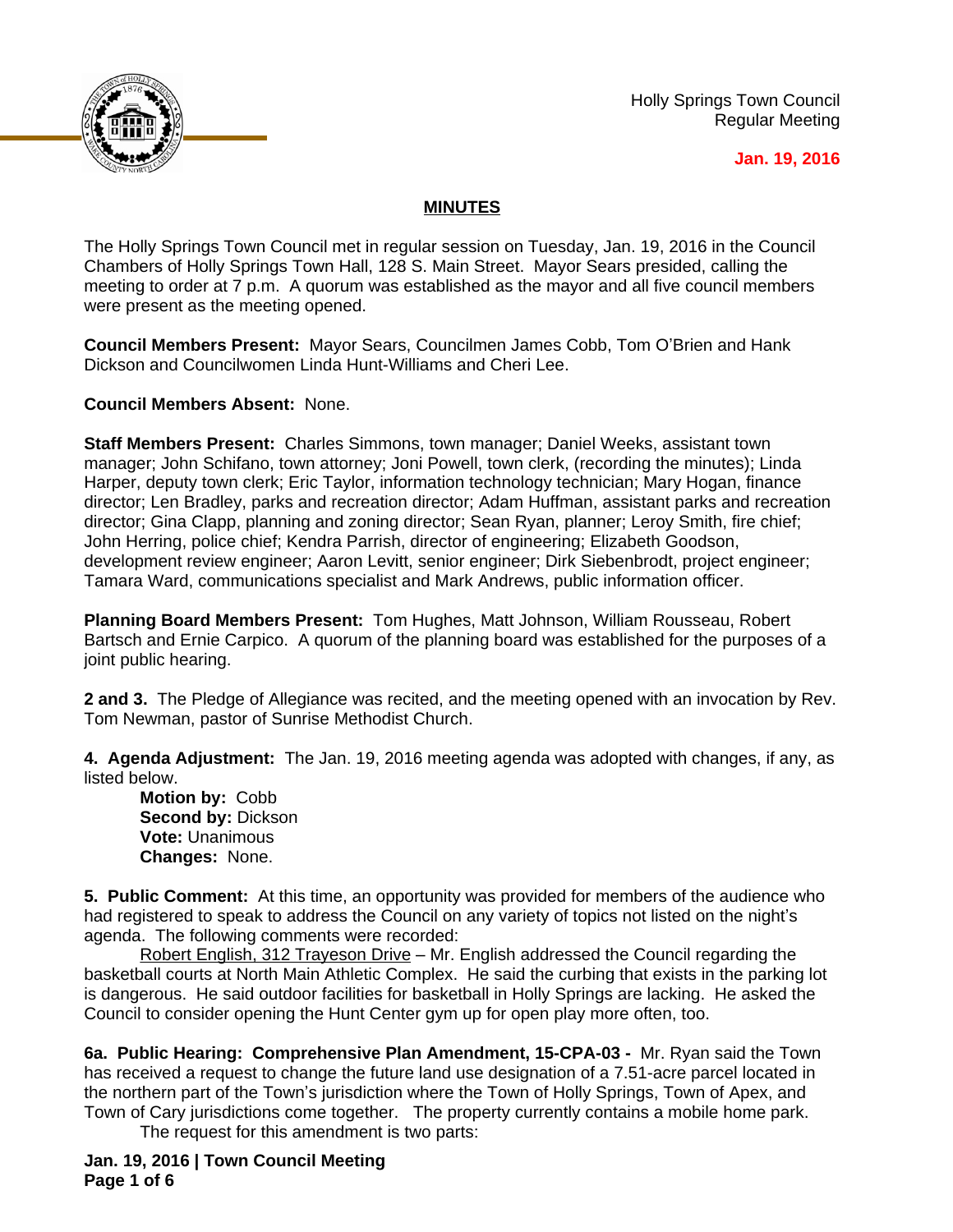- o **Part 1:** Add the designation of Very High Density Mixed Use to the Northeast Gateway Plan.
- o **Part 2:** Change the future land use designation of the subject parcel from Mixed Use to High Density Mixed Use.

He said the proposed land use change would not change the current zoning of the property, which is LB Local Business. However, the proposed change could allow a mixed use project to have a higher residential density (15 units per acre as opposed to 8 units per acre) if the amendment is approved.

With that explanation completed, Mayor Sears opened the public hearing. The following input was recorded:

Jeff Peterson, Peterson Property LLC, Cary - Mr. Peterson said the applicants are looking for the higher density designation because they feel they can provide a nice project with the change.

There being no further comments, the public hearing was closed.

**Action:** The Council approved a motion to adopt Resolution 16-01 to adopt Holly Springs Comprehensive Plan Amendment #15-CPA-03 to add the text of Very High Density Mixed Use and to change the Northeast Gateway designation of 7.51 acres of Wake County PIN 750721531 from Mixed Use to Very High Density Mixed Use as submitted by CVF Architects.

**Motion by**: Williams **Second by**: Cobb **Vote:** Unanimous. *A copy of Resolution 16-01 is attached to these minutes.*

**6b. Joint Public Hearing: 05-PUD-01-A02, Main Street Square Amendment** – Mr. Ryan said the Town has received a request to modify the Main Street Square Planned Unit Development (PUD,) which is located at the intersection of South Main Street and G.B. Alford Highway. The proposed amendment is to change the minimum front building setback requirements for all structures located in the Neighborhood General District. The Neighborhood General District is intended to allow for single-family and multi-family residential housing and limited commercial/retail uses.

He said the applicant has proposed to change the minimum front building setback from a minimum of five (5) feet to a range of minimum zero (0) feet to maximum eight (8) feet.

The Neighbored General District consists of previously-approved Main Street Square Development Plans for Elements F, G, and B and is approved in all three elements for townhomes. Elements F and B are partially completed; however, Element G has not started construction.

Due to the complexities of a PUD, the official action process is different than typical projects. This meeting is a joint public hearing with the Planning Board so that it also may hear any concerns or issues raised prior to making a recommendation on the project. After you receive public input, the action will be to forward the PUD Master Plan to the Planning Board. It will review the request at its next meeting and make its recommendation and then the Plan will be brought back to the Town Council for official action.

With that explanation completed, Mayor Sears opened the public hearing. The following input was recorded:

Marty Bizzell of Bass, Nixon and Kennedy Engineers - Mr. Bizzell said the request is being made because a new developer in the project would like the flexibility so that a deeper townhome product can be built.

There being no further comments, the public hearing was closed.

**Action:** The Council approved a motion to forward Major Planned Unit Development Amendment #05-PUD-01-A02 for Main Street Square PUD to the Holly Springs Planning Board for review and recommendation at its regularly scheduled meeting Jan. 26, 2016.

**Motion by**: Dickson **Second by**: Cobb **Vote:** Unanimous.

**Jan. 19, 2016 | Town Council Meeting Page 2 of 6**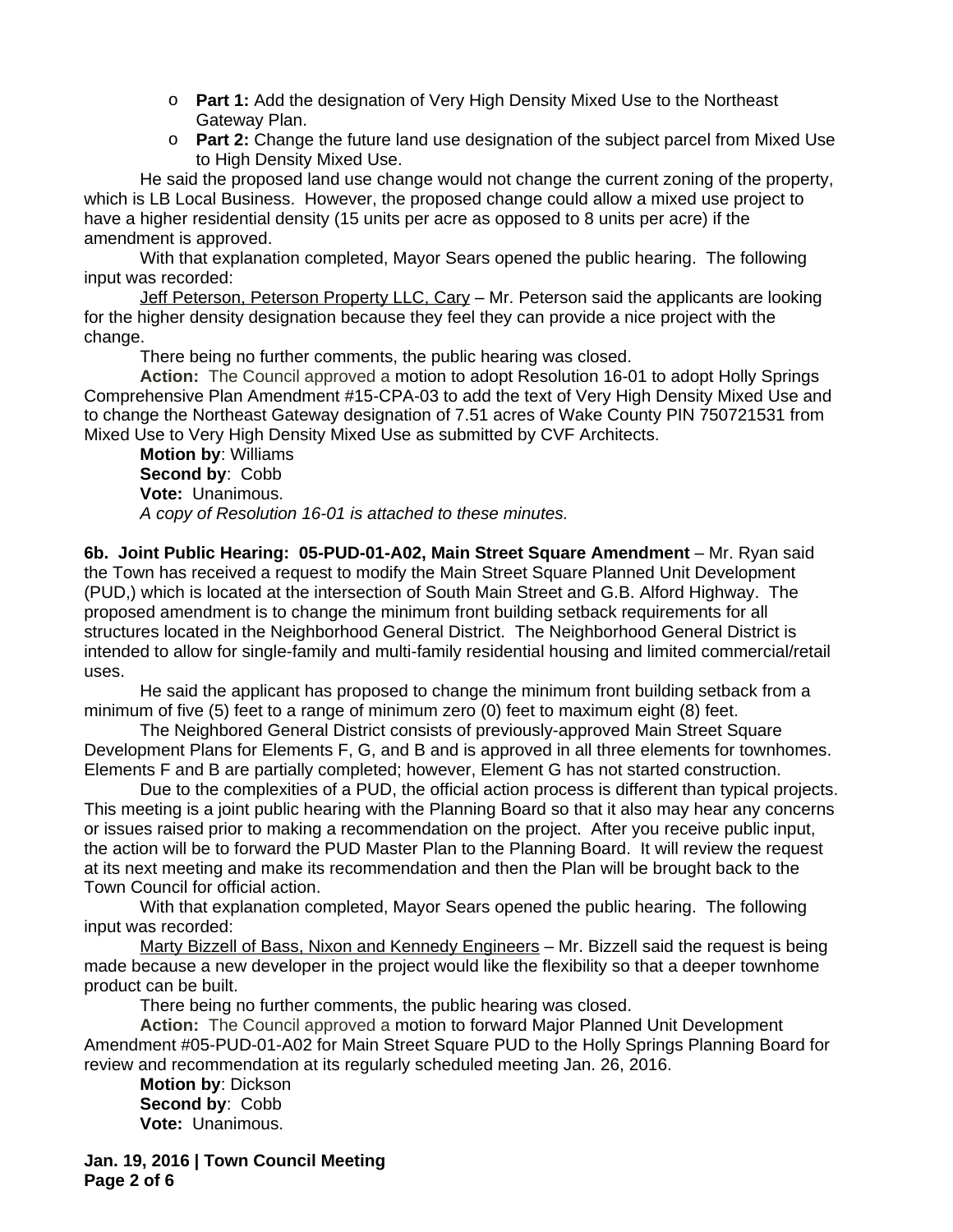**7a. Cemetery Improvement Plan and Maintenance Policy Update - Ms. Goodson explained** since adoption of the cemetery policy by the Town Council Oct. 6, staff has been working to inform the current plot owners of the new regulations and to begin implementing the new policy.

A letter was sent to all known plot owners and provided them with a copy of the policy as well as the revised fees that were modified with the new budget year in July. They were informed that they had until March 15 to remove any personal items at their plot that were not in conformance with the new policy.

In addition, staff is working to install a sign at the cemetery to direct visitors where additional information can be obtained. We also are working on updating the website to include this policy information.

She said staff is seeking a third-party company to maintain the cemetery and oversee that the policy is upheld. In the interim, the Parks & Recreation Department continues to oversee the Town's maintenance contract for general maintenance at the cemetery.

The site improvements, including paving the access drive, is to be advertised for a spring bid award so that paving can be completed, Ms. Goodson said.

**Action:** None.

**8. Consent Agenda:** The Council approved a motion to approve all items on the Consent Agenda. The motion carried following a motion by Councilman Cobb, a second by Councilman Dickson and a unanimous vote. The following actions were affected:

8a. Minutes – The Council approved minutes of the Town Council's meetings held Dec. 15, 2015 and Jan. 5, 2016.

8b. Budget Amendment Report – The Council received monthly report of budget amendments approved by the town manager. *A copy of budget amendment report is attached to these minutes.*

8c. Budget Amendment - The Council adopted an amendment to the 2015-16 budget to cover repairs made to a force main in Holly Springs Business Park. *A copy of budget amendment is attached to these minutes.* 

8d. North Main Athletic Complex, Phase 2 – The Council received report of change orders in the construction contract for North Main Athletic Complex Phase 2.

**9a. Reclaimed Water Study –** Ms. Parrish said the Town's reclaimed water master plan (2001) and reclaimed water engineering report (2006) are out of date and in need of an update.

While these plans and studies focused on development of reclaimed water infrastructure around the business park and east of the bypass, the new report would include these areas and also include a focus on the area north to U.S. Highway 1 and west of the Shearon Harris nuclear plant. As a part of this study, key reclaimed infrastructure components would be identified in the master plan, similar to the way water and sewer infrastructure is identified, and would allow the Town to provide developers a clear picture of the components and costs necessary for projects within the service area.

In addition to the change in service area, reclaimed water regulations have evolved in a way that may make reclaimed water attractive to new potential users. As part of this plan, potential users would be identified, and these utilization site's effects on the system can be planned for to ensure that as our system grows, it would provide adequate flows and pressures throughout the new service area.

The new reclaimed master plan would come in the form of an ArcGIS system layout along with construction costs and a report that builds upon the 2006 reclaimed water engineering report

**Action:** The Council approved a motion to retain Davis-Martin-Powell & Associates, Inc. for \$36,640 to update the Town's reclaimed water master plan and engineering report.

**Motion by**: Lee **Second by**: Cobb **Vote:** Unanimous.

**Jan. 19, 2016 | Town Council Meeting Page 3 of 6**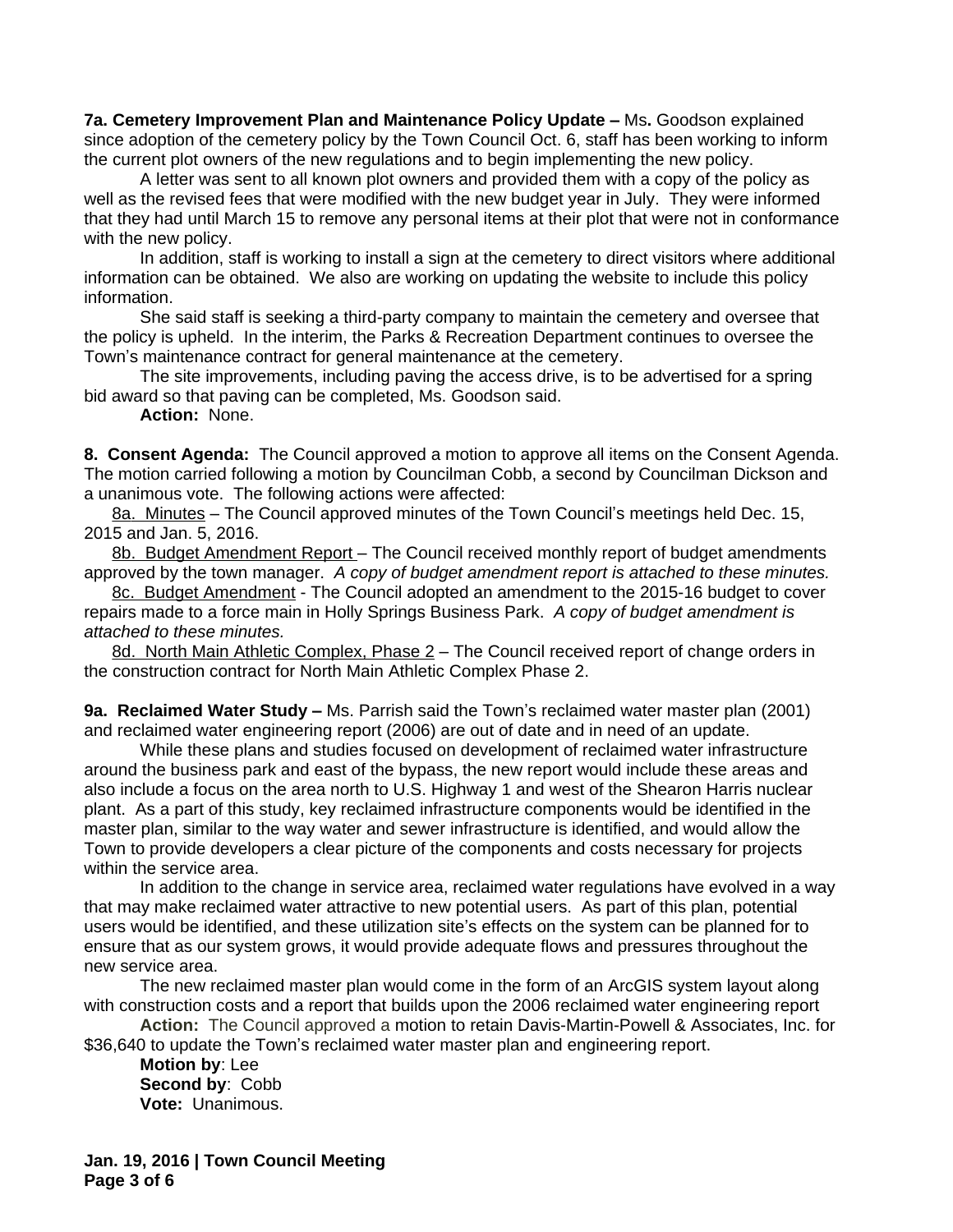**9b. Main Street / Avent Ferry Road Improvement Project –** Ms. Parrish said that staff opened bids Dec. 14, and the apparent lowest bidder was Fred Smith Company.

She said the project came in over budget; therefore, the Town is in active discussions to obtain additional funds from North Carolina Department of Transportation / Capital Area Metropolitan Planning Organization (NCDOT/CAMPO.) She said conditional award highlights the pending decision on additional funding.

NCDOT also needs to review the bid packages to concur that Fred Smith Company is the lowest, responsible and responsive bidder. To forward the package, the Town needs a Council resolution of conditional award.

Ms. Parrish said that also note that the water and sewer line items were removed from this award in the amount of \$356,870 due to NCDOT regulations for ineligible expenses.

Councilman Dickson asked about the overview and approval of additional costs that might arise during the project,

Ms. Parrish said with NCDOT oversight of the project and contract, change orders are heavily scrutinized on several levels and rarely are a problem. She added NCDOT project managers have reported that the agency has had only good experience with the subject company.

Councilman Dickson said, because the project is so important and delays would be so detrimental, he asked if a contract change order were denied by NCDOT, would the project be impacted.

Mr. Schifano said that a bond is in place in which if the project is halted, then the Town and NCDOT would tap into the bond and hire another contractor to finish the project.

**Action #1:** The Council approved a motion to adopt Resolution 16-02 awarding construction contract for the Main Street Extension and Avent Ferry Road / Bypass Intersection Improvements projects to Fred Smith Company in the amount of \$8,403,030, subject to concurrence and additional funding of at least \$1.75 million for the project by NCDOT.

**Motion by**: O'Brien **Second by**: Cobb **Vote:** Unanimous. *A copy of Resolution 16-02 is attached to these minutes.*

**Action #2:** The Council approved a motion to authorize a project budget in the amount of \$9,243,333, which includes a 10% project contingency.

**Motion by**: Cobb **Second by**: Dickson **Vote:** Unanimous.

**9c. 12 Oaks Force Main Project –** Mr. Levitt said that a leak in the sewer force main south of Green Oaks Parkway and north of the Utley Creek Water Reclamation Facility was detected and repaired by the Public Works Department and Sanford Contractors in November.

This 1,500 linear foot length of 18-inch force main conveys sewage from the 12 Oaks pump station to the Utley Creek Water Reclamation Facility.

Approximately 100 feet of ductile iron cement coated pipe was removed and replaced as part of an emergency repair. During the repair the 12 Oaks pump station was shut down, and sewage was removed via pump and haul contractors.

As we have seen with other cement coated ductile iron force mains installed in parts of town, when the pumps turn off the flow of wastewater drains from the pipe leaving the inside of the pipe exposed to corrosive gases within the line, chemically attacking the ductile iron until failure. The failed pipe that was removed was in poor condition and repair efforts were stopped once a suitable section of pipe was reached. The suitable pipe also was in poor condition; however, it was intact and was determined to be acceptable for the short term until a full scale repair could be made.

He said engineering staff completed plans for the full scale repair of this reach of pipe. The repair consists of a temporary bypass line along with the replacement of the 1,500 linear feet of

**Jan. 19, 2016 | Town Council Meeting Page 4 of 6**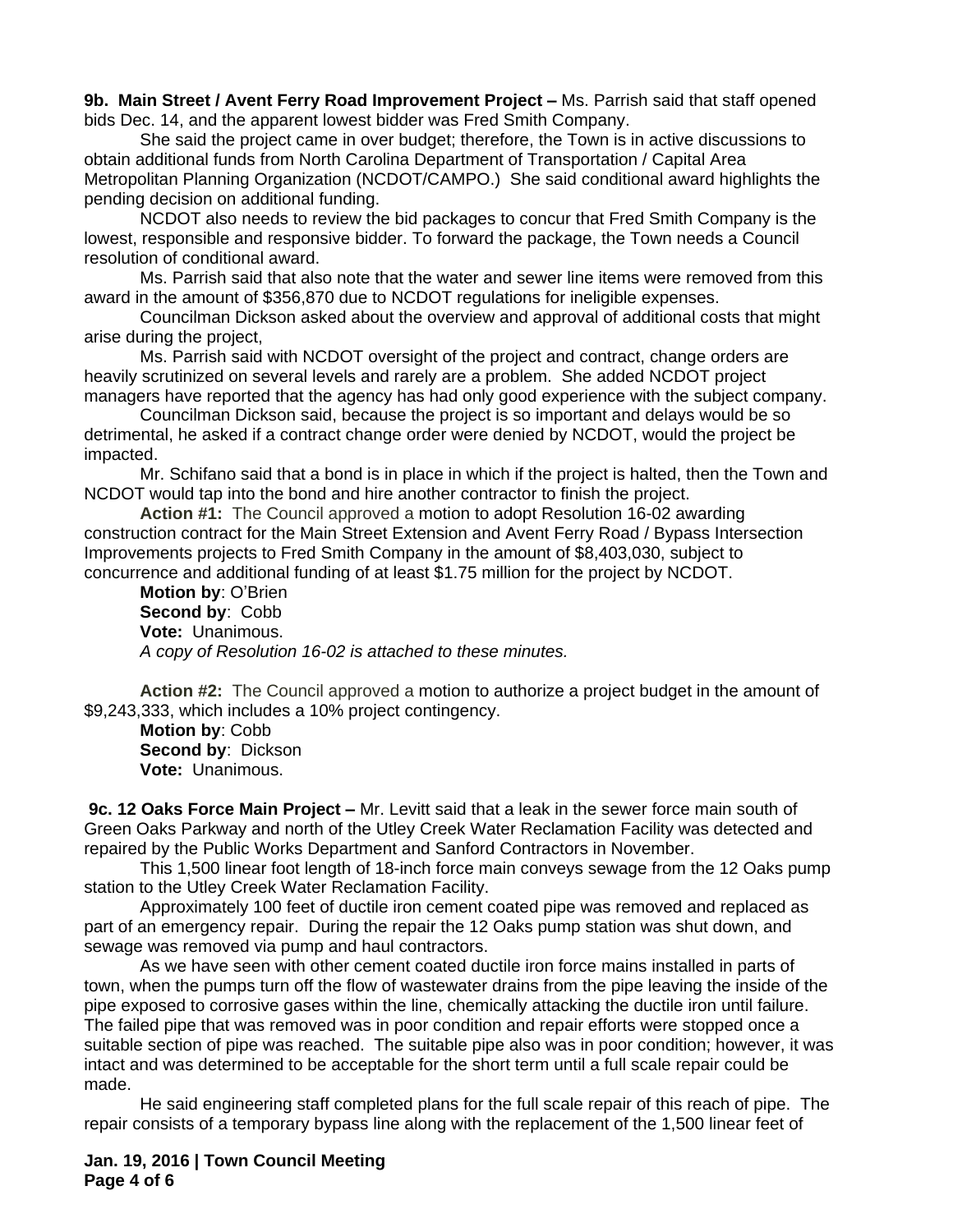existing pipe in place. Further, the material for the new pipe is PVC, which is resistant to sewer gases. **Note**: the Engineering Design and Construction Specifications recently were revised to eliminate the use of non-coated ductile iron pipes in similar applications.

He said surveying, design, and construction administration for this repair project will be completed by town staff and has reduced the cost significantly overall. In an effort to handle this sensitive repair in a timely manner construction work would be performed by Sanford Contractors as a change order to the Earp Street force mains project which was of a similar scope.

**Action:** The Council approved a motion to authorize a contract change order with Sanford Contractors to add the replacement of the 12 Oaks force main for \$273,902.51 and to approve funding in the amount of \$300,000, inclusive of contingency.

**Motion by**: Williams **Second by**: Dickson **Vote:** Unanimous.

**9d. Planning Board and Board of Adjustment Appointments –** Ms. Clapp said on the last day of February of each year, the terms of several members of the Board of Adjustment and Planning Board expire. The Town Council is responsible for the appointment of "in-town" members to the Holly Springs Board of Adjustment and Planning Board. Extraterritorial jurisdiction (ETJ) members are appointed by the Wake County Board of Commissioners (WCBOC) upon Town Council recommendations.

The Town Council is asked to review the applications for the vacancies and at the Town Council's discretion appoint new members to the respective boards or re-appoint interested members. The terms will be for three years from March 1, 2016 to February 28, 2019.

This year's vacancies are as follows:

Board of Adjustment - 2 in-town members and 1 in-town alternate member Planning Board - 2 in-town members

In addition, in accordance with the Unified Development Ordinance (UDO), any member with a pattern of absenteeism or partial participation in regular or special meetings may be removed by the Town Council at its discretion. In the event that a member is terminated, the Town Council shall promptly appoint a new member to fill the remainder of the vacated term.

The applications that were submitted for this year's consideration were sent to the Town Council under separate cover in December along with the past three years of attendance records.

Council members agreed that the field of applicants was very strong and that the decisions were difficult because the applicants were so qualified.

## **Board of Adjustment:**

**Action:** The Council approved a motion to reappoint Richard Madoni and appoint Jennifer Jones as in-town members of the Board of Adjustment with terms of March 1, 2016 through February 28, 2019 and appoint Jay Morinko as an in-town alternate member of the Board of Adjustment with a term of March 1, 2016 through Feb. 28, 2019.

**Motion by**: Dickson **Second by**: Cobb **Vote:** Unanimous

## **Planning Board**

**Action:** The Council approved a motion to reappoint Ernie Carpico and appoint Peter Villadsen as in-town members of the Planning Board with terms of March 1, 2016 through Feb. 28, 2019.

**Motion by**: Cobb **Second by**: Dickson **Vote:** Unanimous

**10. Other Business:** None that resulted in Council action.

**Jan. 19, 2016 | Town Council Meeting Page 5 of 6**